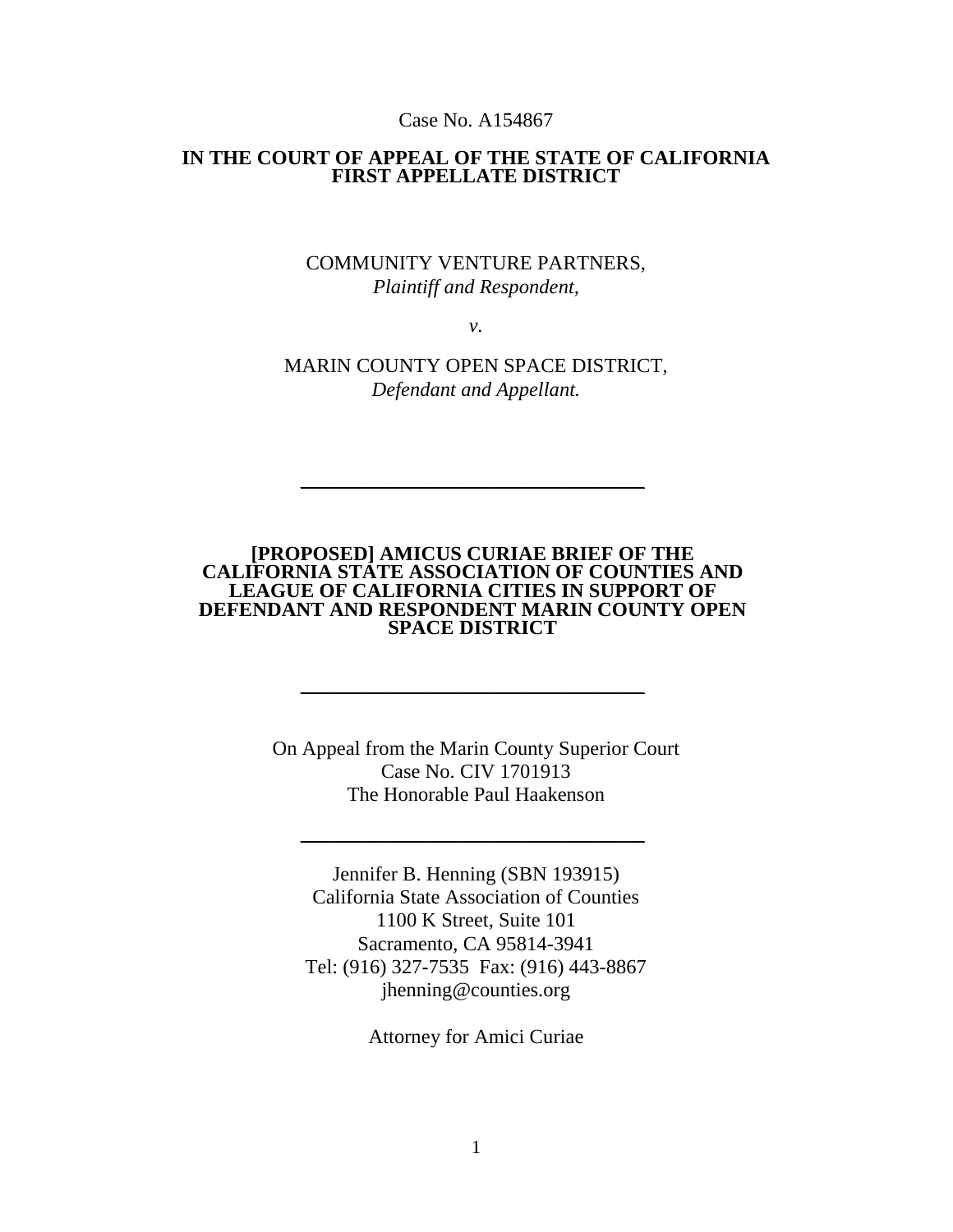| A. Program EIRs are intended to provide long range planning, avoid<br>duplication, and provide a certain degree of flexibility to the CEQA                                                            |  |
|-------------------------------------------------------------------------------------------------------------------------------------------------------------------------------------------------------|--|
| 1. Subsequent projects that are found to be consistent with a<br>Program EIR do not require an initial study or any other further<br>environmental review, and the trial court ruling to the contrary |  |
| 2. The checklist process used by the District is precisely as                                                                                                                                         |  |
| B. CEQA is not intended to address every project impact, and should not                                                                                                                               |  |
|                                                                                                                                                                                                       |  |
|                                                                                                                                                                                                       |  |

# **TABLE OF CONTENTS**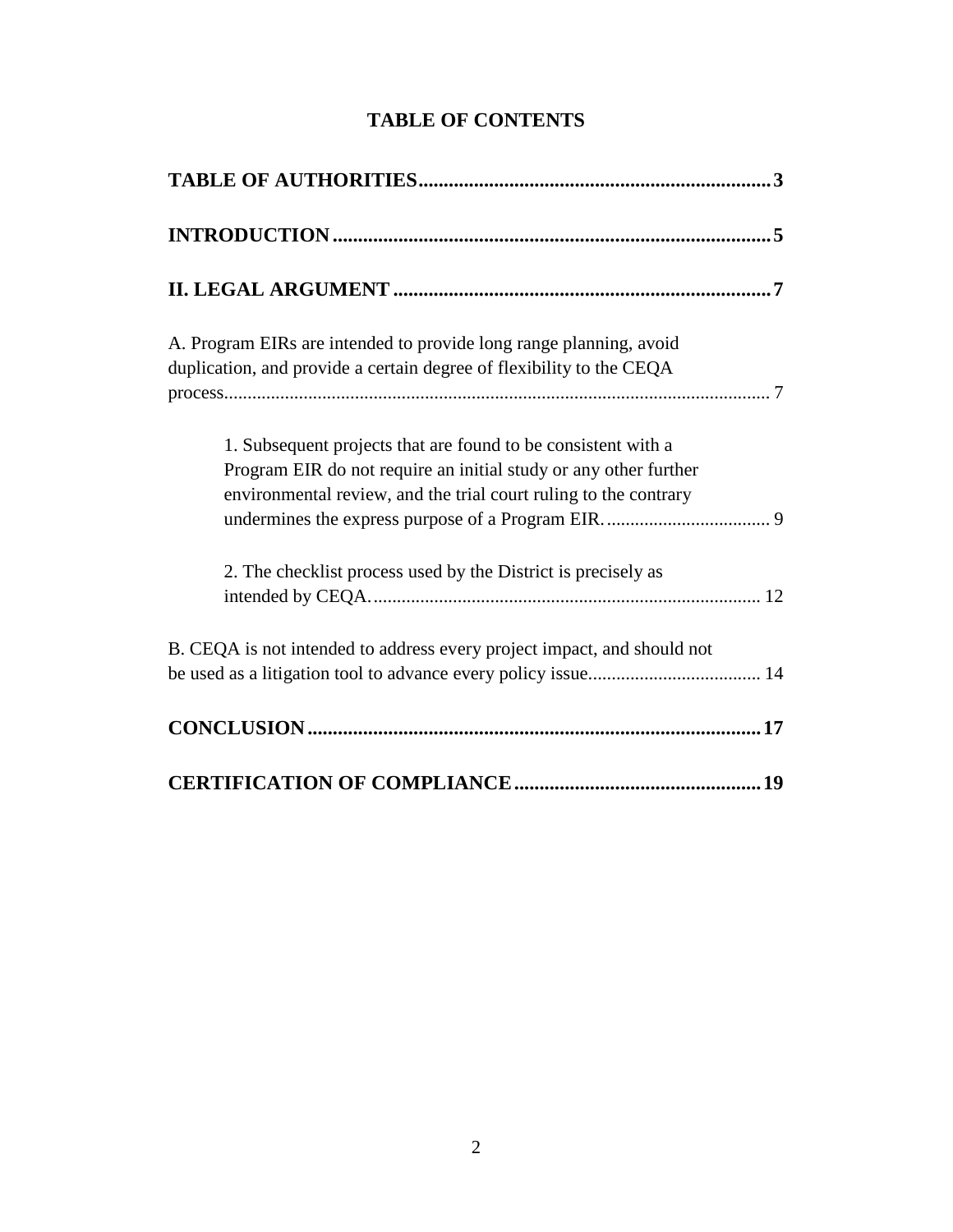# **TABLE OF AUTHORITIES**

# **CASES**

| Calif. Bldg Industry Assn. v. Bay Area Air Quality Management Dist.      |  |
|--------------------------------------------------------------------------|--|
| Center for Biological Diversity v. Dept of Fish & Wildlife (2015) 234    |  |
| Friends of College of San Mateo Gardens v. San Mateo County Community    |  |
| Gentry v. City of Murrieta (1995) 36 Cal.App.4th 1359 10                 |  |
| N. Coast Rivers Alliance v. Kawamura (2015) 243 Cal.App.4th 6478, 13     |  |
| Preserve Poway v. City of Poway (2016) 245 Cal.App.4th 560 15            |  |
| River Valley Preservation Project v. Metropolitan Transit Development Bd |  |
|                                                                          |  |

## **STATUTES**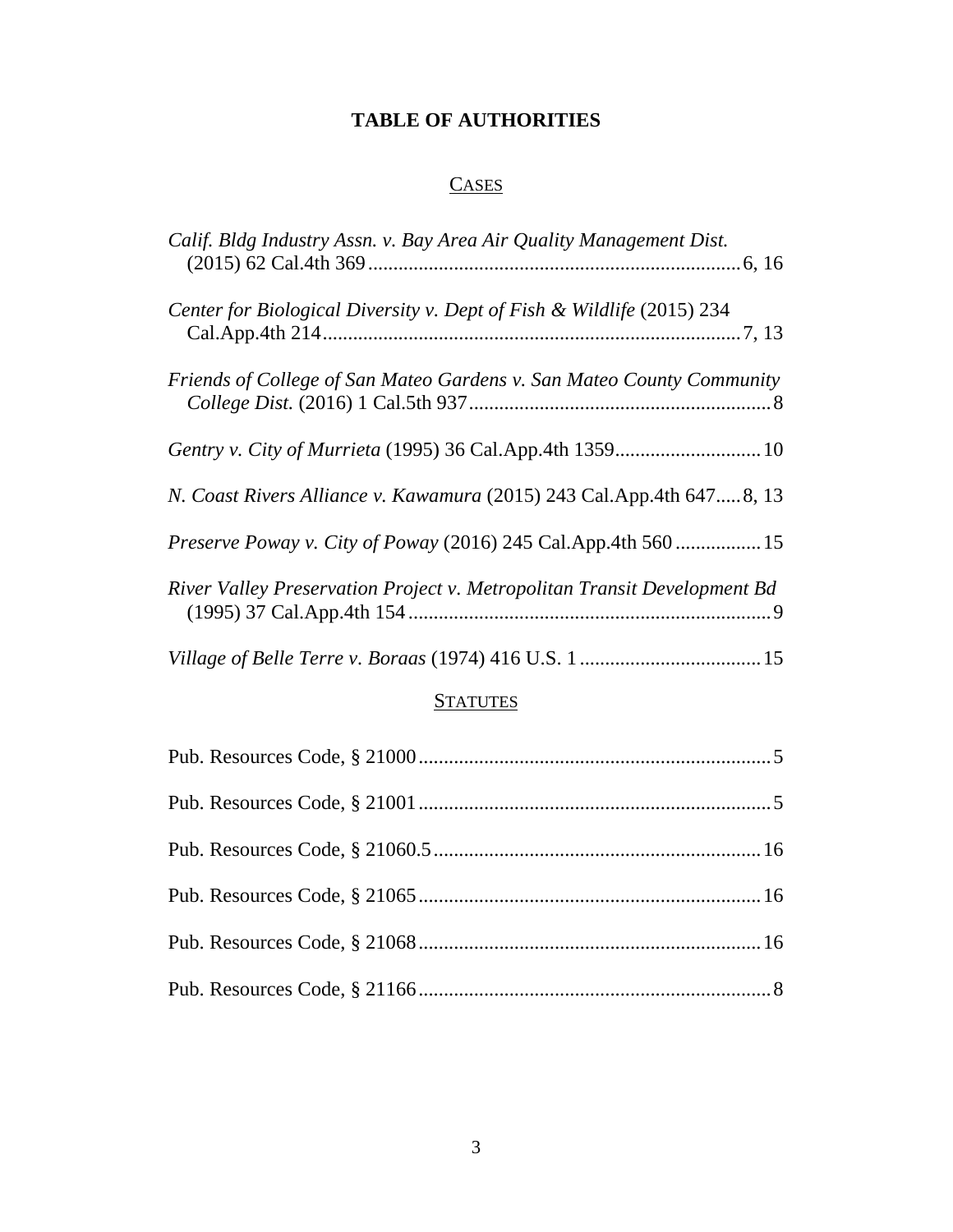#### **REGULATIONS**

# **TREATISES**

| 1 Kostka & Zischke, Practice Under the Cal. Environmental Quality Act |  |
|-----------------------------------------------------------------------|--|
|                                                                       |  |
|                                                                       |  |
| Barclay, Curtin's California Land Use and Planning Law (2010) 12      |  |

# GOVERNMENT PUBLICATIONS

| California Natural Resources Agency, CEQA Process Flow Chart (2003) 10 |  |
|------------------------------------------------------------------------|--|
| Gov. Office of Planning and Research, General Plan Guidelines (2017)11 |  |

## LAW REVIEW ARTICLES

Gualco-Nelson, *Reversing Course in California: Moving CEQA Forward* 

(2017) 44 Ecology L.Q. 155....................................................................15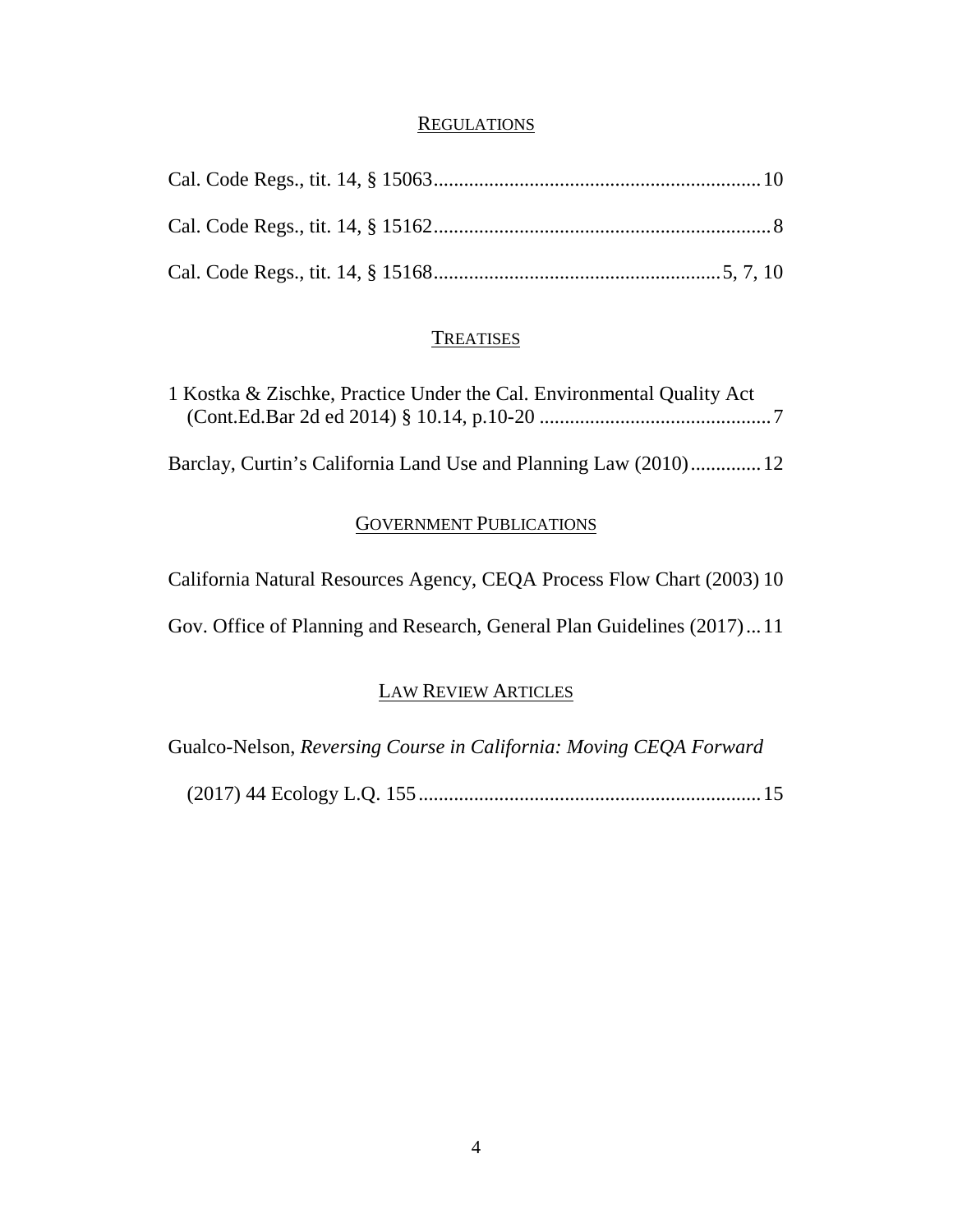### **I. INTRODUCTION**

The California Environmental Quality Act (CEQA) is a planning tool. The Legislature has declared that the main purposes of CEQA are to inform government and the public about environmental impacts of proposed activities, and identify ways to reduce and avoid environmental impacts. (Pub. Resources Code, §§ 21000, 21001.) CEQA includes tools for better long-range planning that provide government, developers and the public finality and flexibility while still meeting the fundamental goal of informed decision making. A Program Environmental Impact Report (Program EIR) is one of those tools, providing a streamlined device for related actions that can be characterized as one large project. (Cal. Code Regs., tit. [1](#page-4-0)4,  $\S 15168$ .)<sup>1</sup>

CEQA, however, is not intended to address every policy question raised by a proposed project. Issues that are outside of CEQA's purview – i.e., those not related to environmental consequences of an action – are not unimportant or intended to be left unaddressed. Rather, such issues are properly resolved through the political process, policy development, and the exercise of a local agency's police power. "Consider the alternative: stretching the definition [of environment] so it encompasses the analysis of how environmental conditions could affect a project's future residents —

<span id="page-4-0"></span> $1$  As this title of the California Code of Regulations contains the CEQA Guidelines, further citations to this title will be to "Guidelines."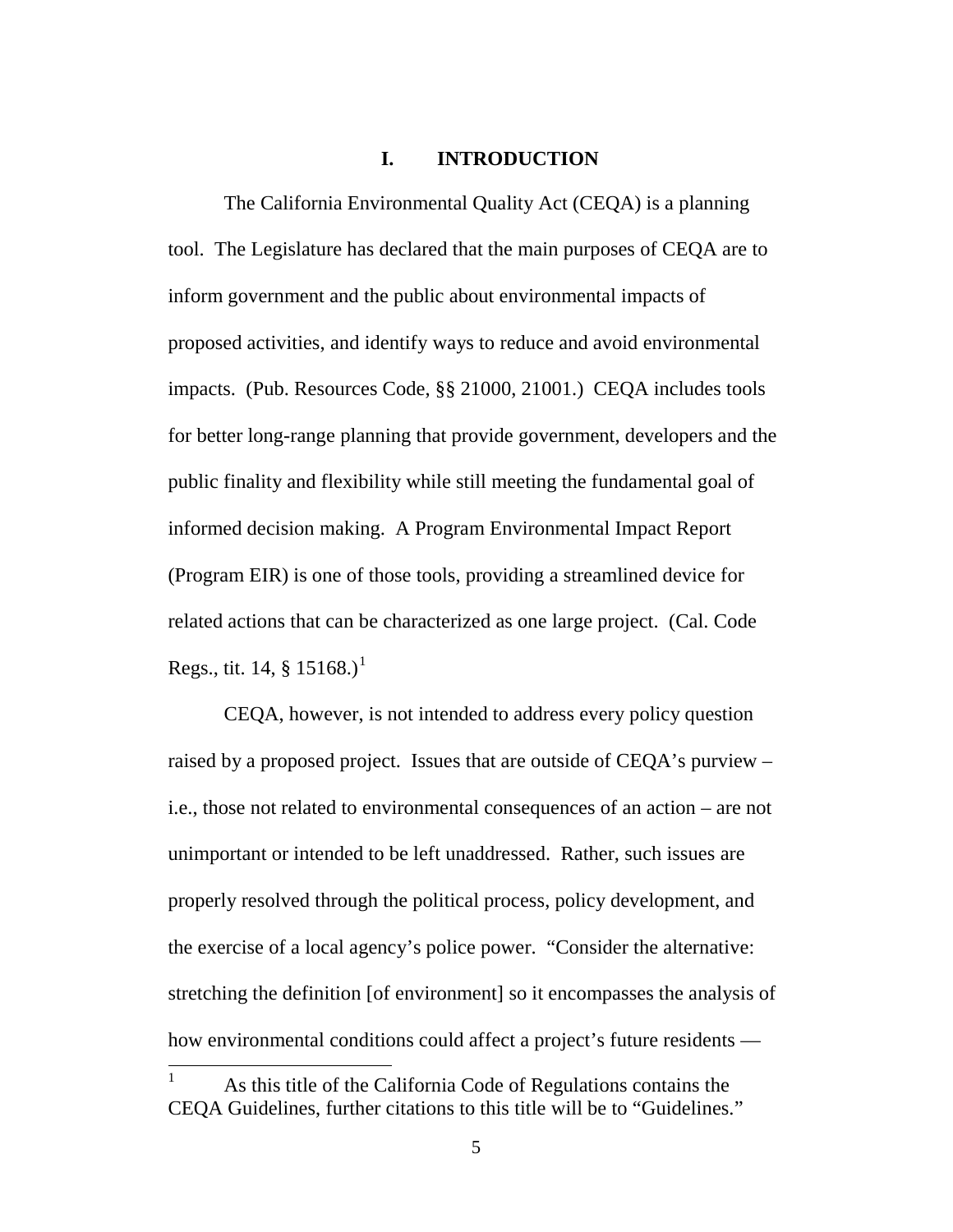the kind of analysis that the Guidelines purport to require — would require us to define 'environmental effects of a project' in a manner that all but elides the word 'environmental.' That approach, in turn, would allow the phrase to encompass nearly any effect a project has on a resident or user. Given the sometimes costly nature of the analysis required under CEQA when an EIR is required, such an expansion would tend to complicate a variety of residential, commercial, and other projects beyond what a fair reading of the statute would support." (*Calif. Bldg Industry Assn. v. Bay Area Air Quality Management Dist.* (2015) 62 Cal.4th 369, 387-388.)

Against such backdrop, this case raises two questions of particular statewide importance:

- (1) Whether subsequent environmental review is required when an agency has found a project to be consistent with a Program EIR based on a thorough examination by the agency through use of a consistency checklist; and
- (2) Whether the non-environmental effects that humans experience as a result of different uses on a trail among are the impacts that an agency must assess under CEQA.

Consistent with the plain language, legislative purpose, and judicial interpretation of CEQA, the answer to both questions must be no. When a local agency conducts a valid consistency review, supported by substantial evidence, concluding that a project is consistent with the applicable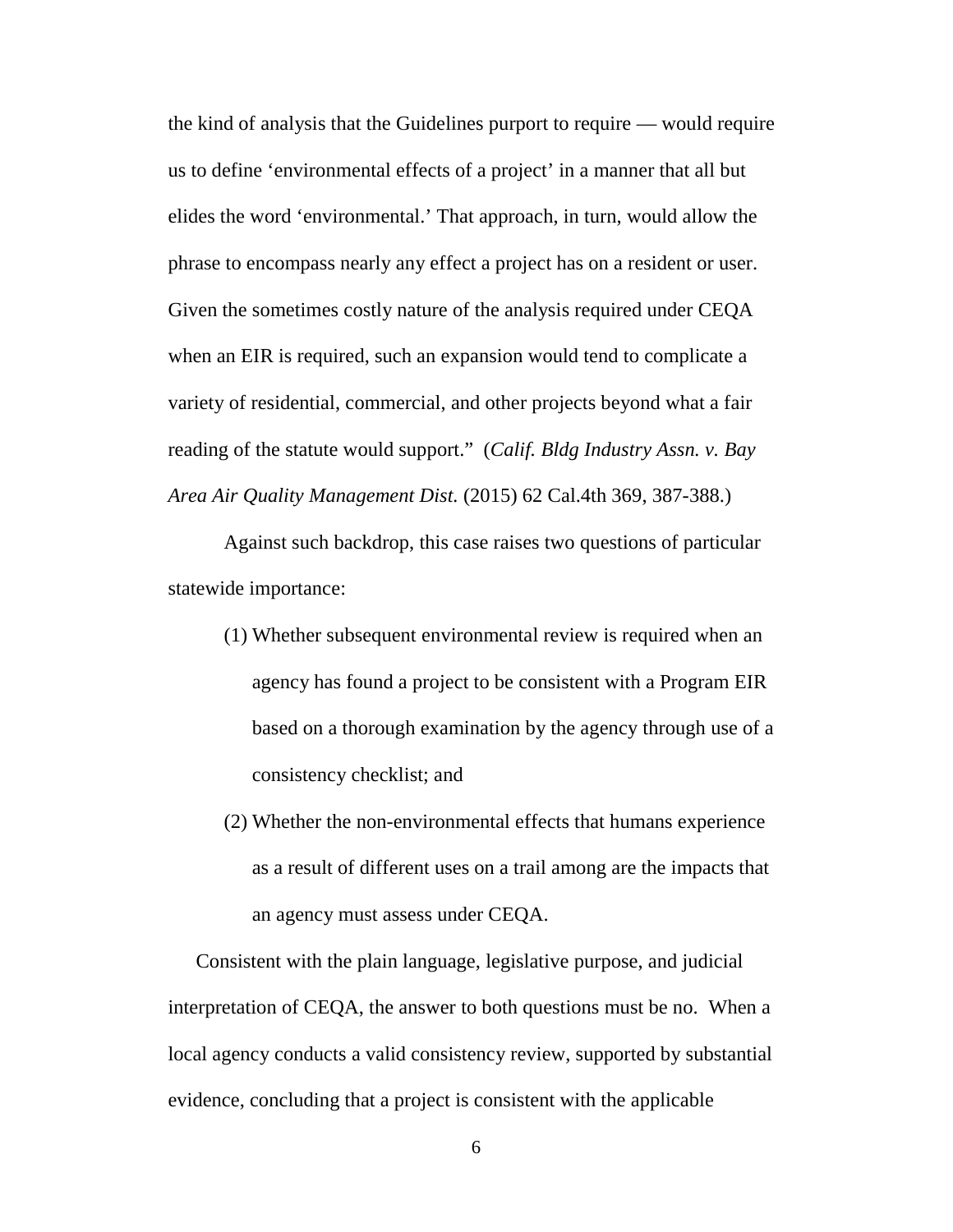Program EIR, no further environmental review is required, and that review need not consider the social impacts on humans that might result from different users of a project.

#### **II. LEGAL ARGUMENT**

## **A. Program EIRs are intended to provide long range planning, avoid duplication, and provide a certain degree of flexibility to the CEQA process.**

It is well understood and stated directly in the Guidelines that Program EIRs provide substantial benefits for large projects that may consist of many smaller individual activities. (Guidelines, § 15168, subd. (b).) Preparing a comprehensive Program EIR allows an agency to avoid the burden of multiple EIRs for the individual projects that follow, address impacts and mitigation measures that apply to the project as a whole, and simplify subsequent environmental review for program activities. (*Center for Biological Diversity v. Dept of Fish & Wildlife* (2015) 234 Cal.App.4th 214, 233-234, citing 1 Kostka & Zischke, Practice Under the Cal. Environmental Quality Act (Cont.Ed.Bar 2d ed 2014) § 10.14, p.10-20.) Program EIRs also permit a lead agency "to consider broad programmatic issues for related actions at an early planning stage when the agency has greater flexibility to deal with basic problems or cumulative impacts." (*Ibid.*) A Program EIR, therefore, has advantages "in that it is possible to conduct subsequent activities without preparing a new EIR if the agency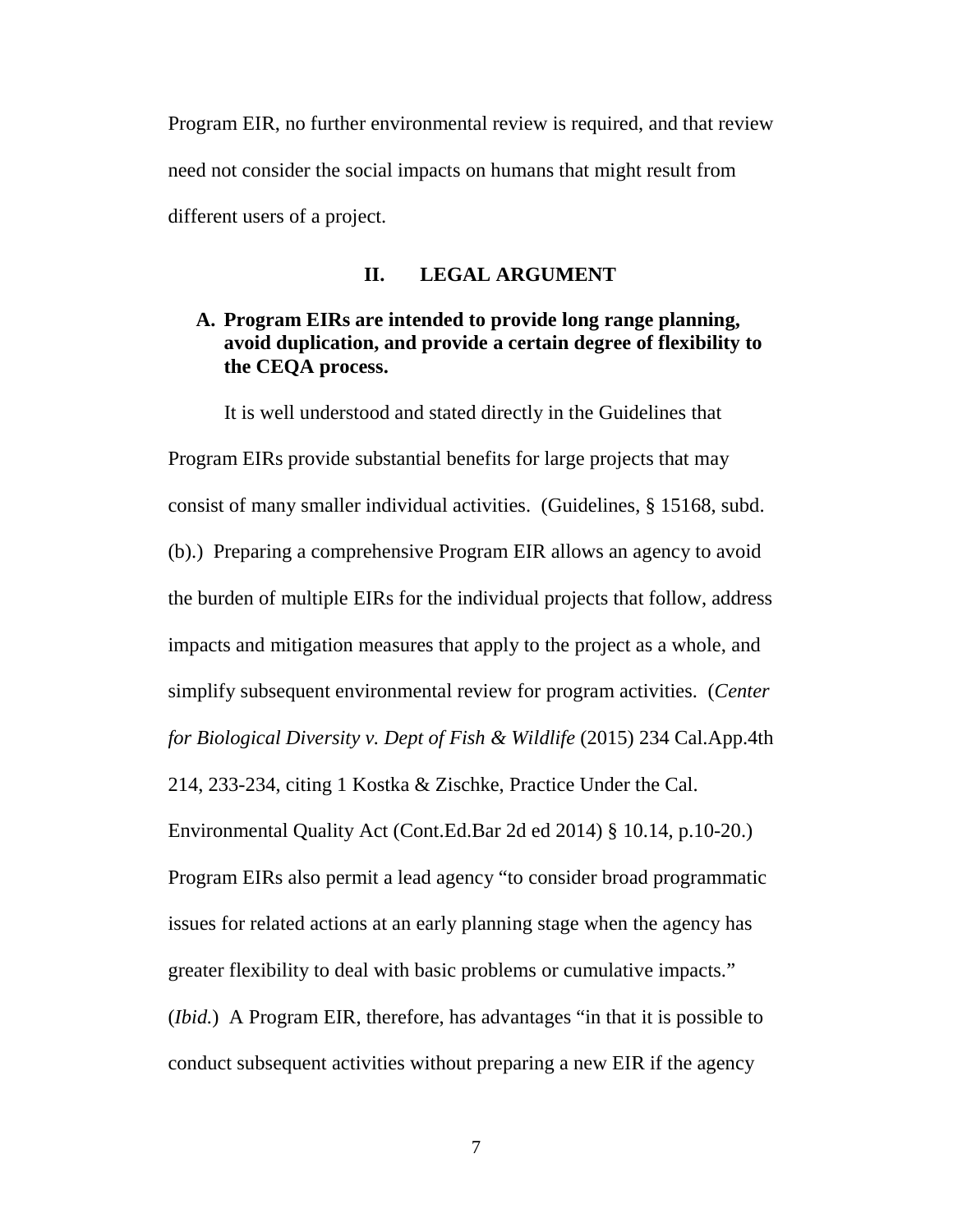finds that no new effect could occur or no new mitigation measures would be required." (*N. Coast Rivers Alliance v. Kawamura* (2015) 243 Cal.App.4th 647, 664.)

When an EIR has been approved for a project, no subsequent environmental review can be required unless one of three narrow circumstances is present: (1) substantial changes are proposed in the project which will require major revisions of the EIR, (2) substantial changes occur with respect to the circumstances under which that project is being undertaken that will require major revisions in the EIR, or (3) new information, which was not known and could not have been known at the time of the EIR was certified as complete, becomes available. (Pub. Resources Code, § 21166; *Friends of College of San Mateo Gardens v. San Mateo County Community College Dist.* (2016) 1 Cal.5th 937, 945-946.) If an agency determines that these elements are not met, the agency may forgo any further documentation. (Guidelines, § 15162, subd. (b).)

With respect to possible changes to a project, an agency complies with CEQA by considering the changes and their potential environmental effects in light of the existing CEQA document, and then determining whether it is necessary to conduct additional CEQA review to address the changes. The proposed project should not be considered in isolation. Instead, the agency considers the effects of the proposed project in relation to the effects originally considered in the existing environmental document.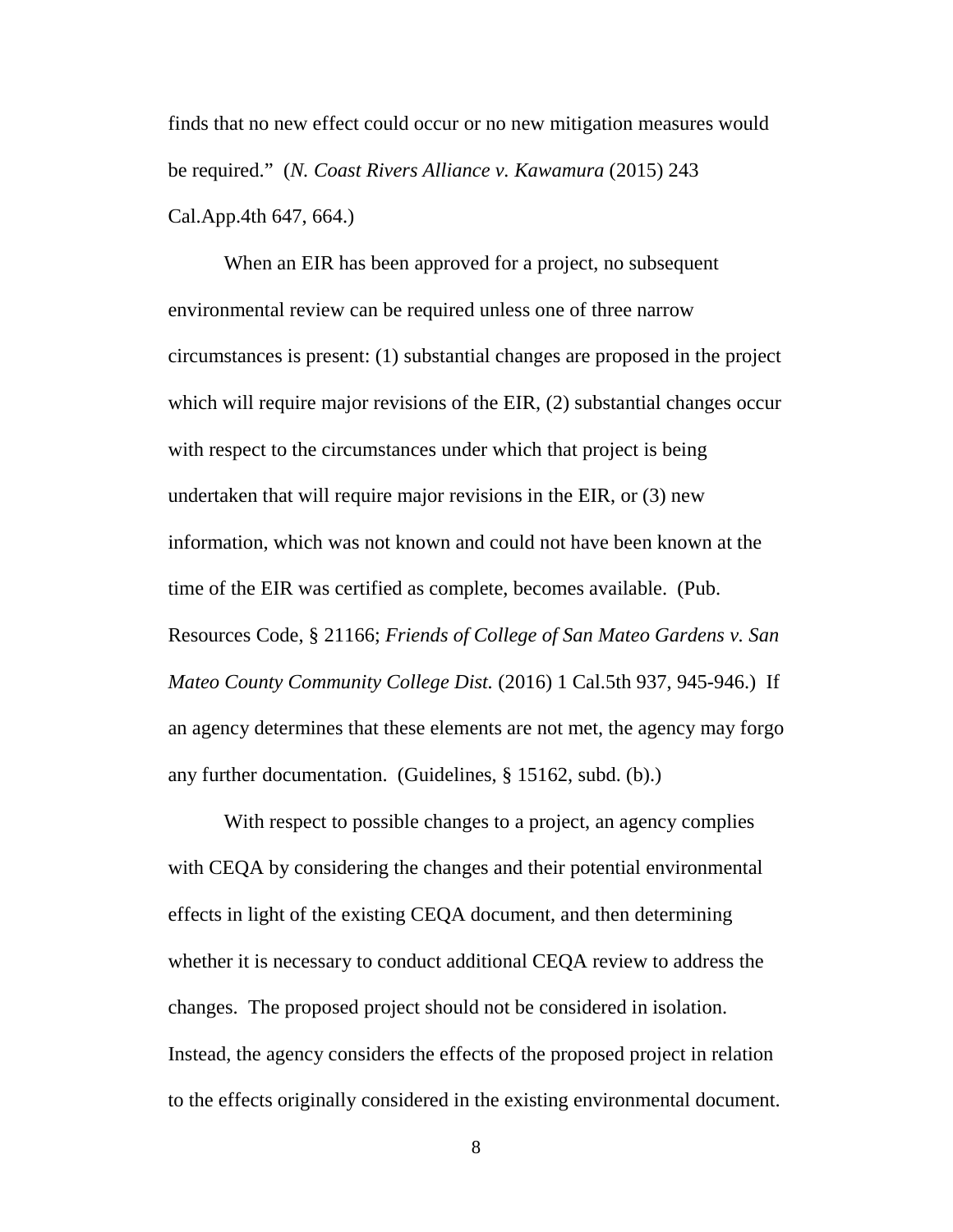(*River Valley Preservation Project v. Metropolitan Transit Development Bd*  (1995) 37 Cal.App.4th 154, 176-177.)

As outlined above, the Program EIR process fulfills CEQA's objectives. It provides a mechanism for early, detailed review of large programs that takes into consideration potential environmental impacts of the subsequent projects to follow. This allows both the policy makers and the public to see the totality of the project's impact, and to make decisions on mitigation as part of the framework for the entire program. At the same time, it streamlines subsequent environmental review, providing local agencies with finality in their earlier environmental review work, and with the flexibility to address changes that might emerge as the projects move forward. Questions of an agency's obligations under a Program EIR must be considered with this legislative framework in mind.

**1. Subsequent projects that are found to be consistent with a Program EIR do not require an initial study or any other further environmental review, and the trial court ruling to the contrary undermines the express purpose of a Program EIR.**

The trial court below concluded that the District violated CEQA by not conducting an initial study before approving the Middagh Trail project. This is clear error for several reasons. First, the applicable Guidelines directly state that if "the agency finds that pursuant to Section 15162, no subsequent EIR would be required, the agency can approve the activity as being within the scope of the project covered by the program EIR, and no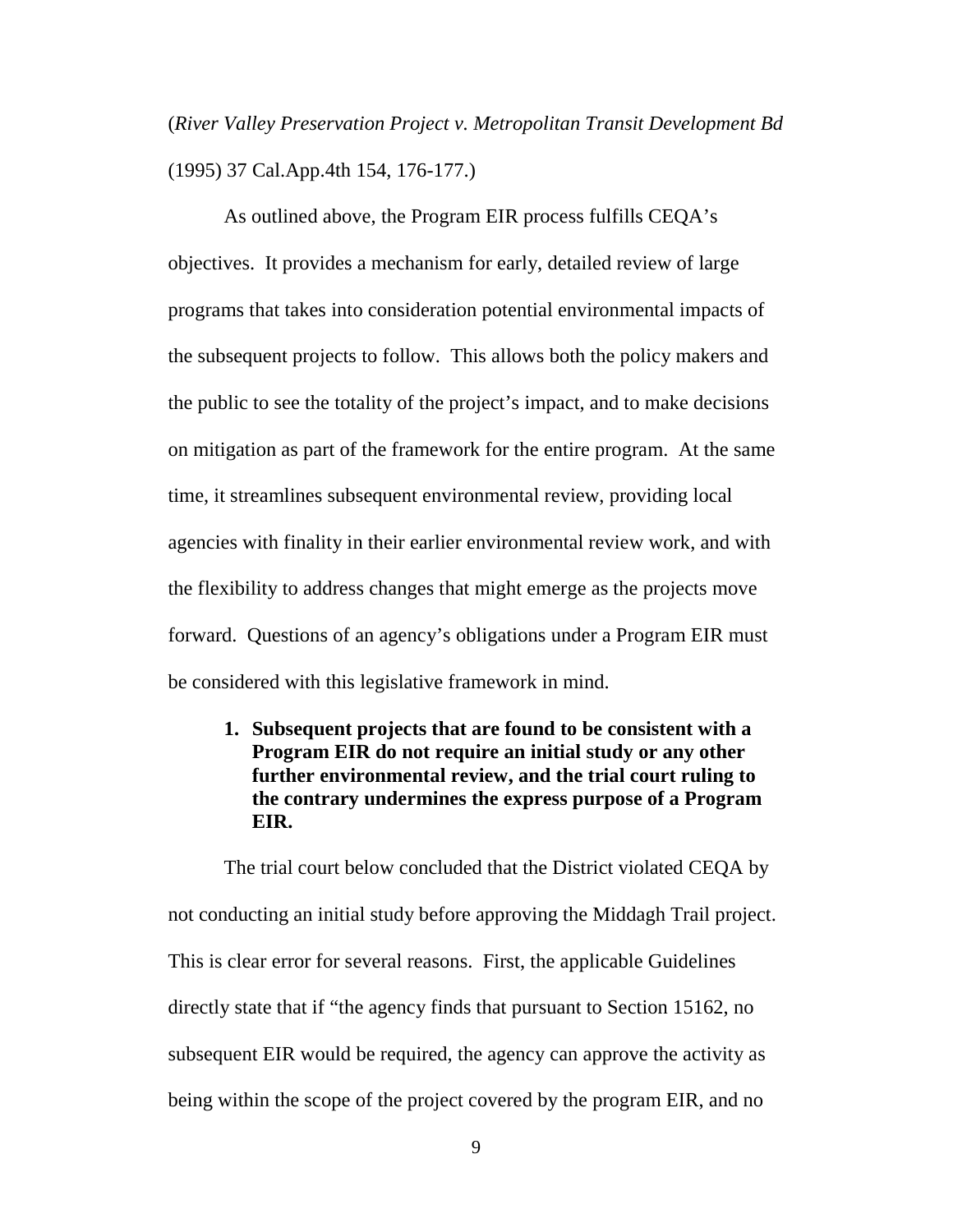new environmental document would be required." (Guidelines, § 15168, subd.  $(c)(2)$ .) The trial court opinion that purports to require an initial study before determining whether a project is covered by the Program EIR flatly conflicts with this dictate. An initial study is an environmental document. (Guidelines, § 15063; *Gentry v. City of Murrieta* (1995) 36 Cal.App.4th 1359, 1372.) The District, therefore, could not be required to prepare an initial study *prior* to determining whether the project is consistent with the existing Program EIR. That environmental document would only come after a District finding that the project had environmental effects that were not previously considered in the Program EIR. (Guidelines, § 15168, subd.  $(c)(1)$ .)

This interpretation is bolstered by guidance documents provided to lead agencies by the State on CEQA implementation. For example, the California Natural Resources Agency advises that the agency first evaluates the project to see whether any additional environmental documentation is required. An initial study is conducted if "a later activity would have effects that were not examined in the program EIR," but if there are no new effects "no new environmental document would be required." (California Natural Resources Agency, CEOA Process Flow Chart ([2](#page-9-0)003).)<sup>2</sup>

The Governor's Office of Planning and Research similarly advises

<span id="page-9-0"></span>

<sup>&</sup>lt;sup>2</sup> Available online at:<http://resources.ca.gov/ceqa/flowchart/>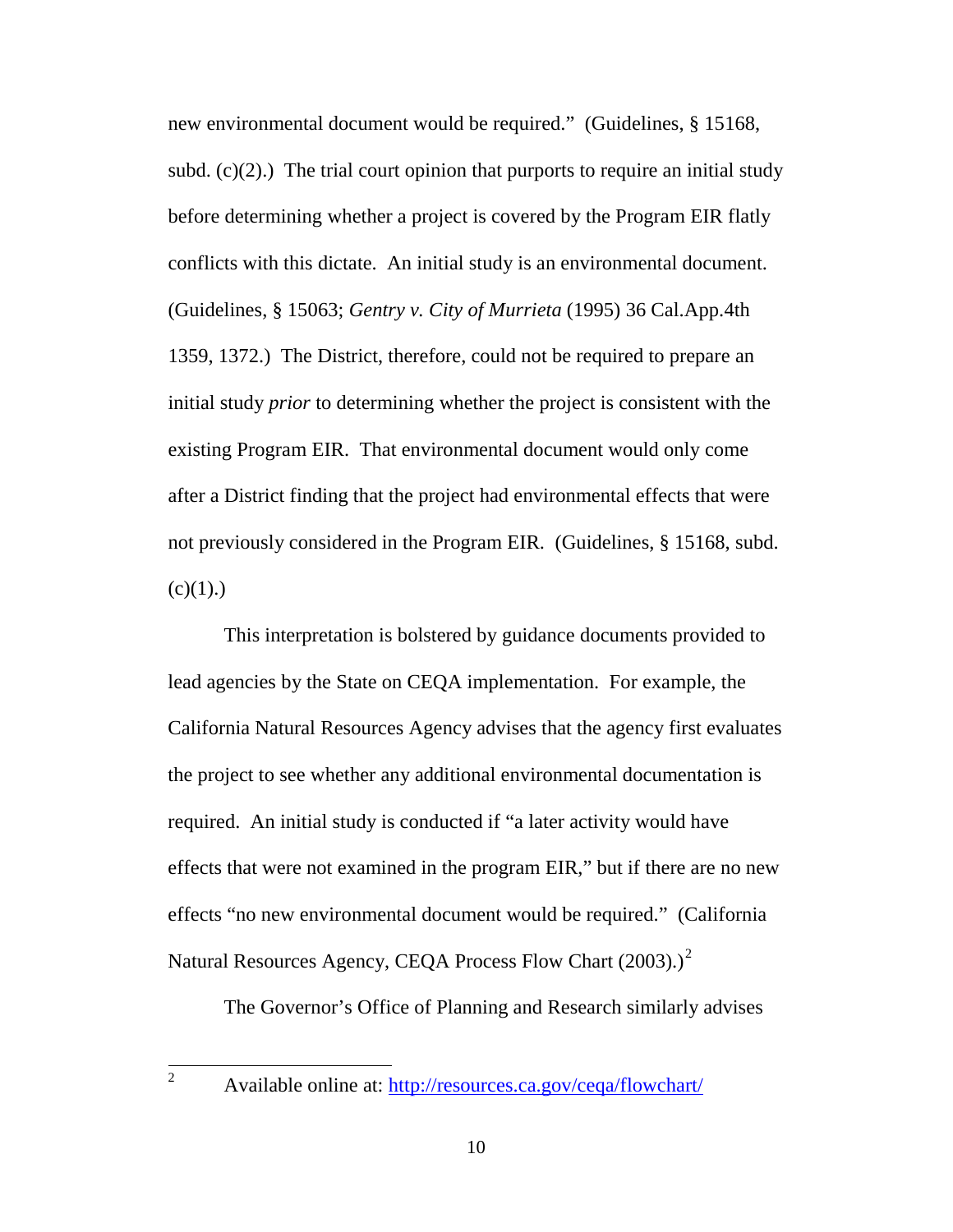the following sequential approach when evaluating whether a later activity is eligible for consideration under a Program EIR: (1) Determine its consistency with the Program EIR and whether it incorporates the feasible mitigation measures and alternatives considered in the Program EIR; (2) Determine whether there are any environmental effects not previously considered in the EIR. "If there are any new effects from the later activity, the lead agency must prepare an initial study to determine the significance of those effects. No subsequent EIR is necessary for a project that is essentially part of the 'project' described by the general plan's program EIR," with some exceptions. (Gov. Office of Planning and Research, General Plan Guidelines (2017) p. 274.)<sup>[3](#page-10-0)</sup>

Notwithstanding this clear direction, the trial court found that: "An initial study must be prepared even in circumstances where, as here, the lead agency may be able to rely on a prior program EIR to analyze the specific project's environmental effect." (Trial Ct Ruling, p. 11.)<sup>[4](#page-10-1)</sup> Such an

<span id="page-10-0"></span> <sup>3</sup> Available online at: [http://www.opr.ca.gov/docs/OPR\\_COMPLETE\\_7.31.17.pdf](http://www.opr.ca.gov/docs/OPR_COMPLETE_7.31.17.pdf)

<span id="page-10-1"></span><sup>&</sup>lt;sup>4</sup> To the extent that the trial court's CEOA ruling is actually based on a lack of consideration of the "social" impacts of the project in its consistency review, that argument is addressed in the District's briefing and below. Further, even if it is true that the social impacts should have been considered here because they were not included in the Program EIR, this would still be a misstatement of the law. Under that scenario, the agency would still conduct the consistency review first, and would then conduct an initial study or complete another applicable environmental document to address impacts not previously considered in the Program EIR.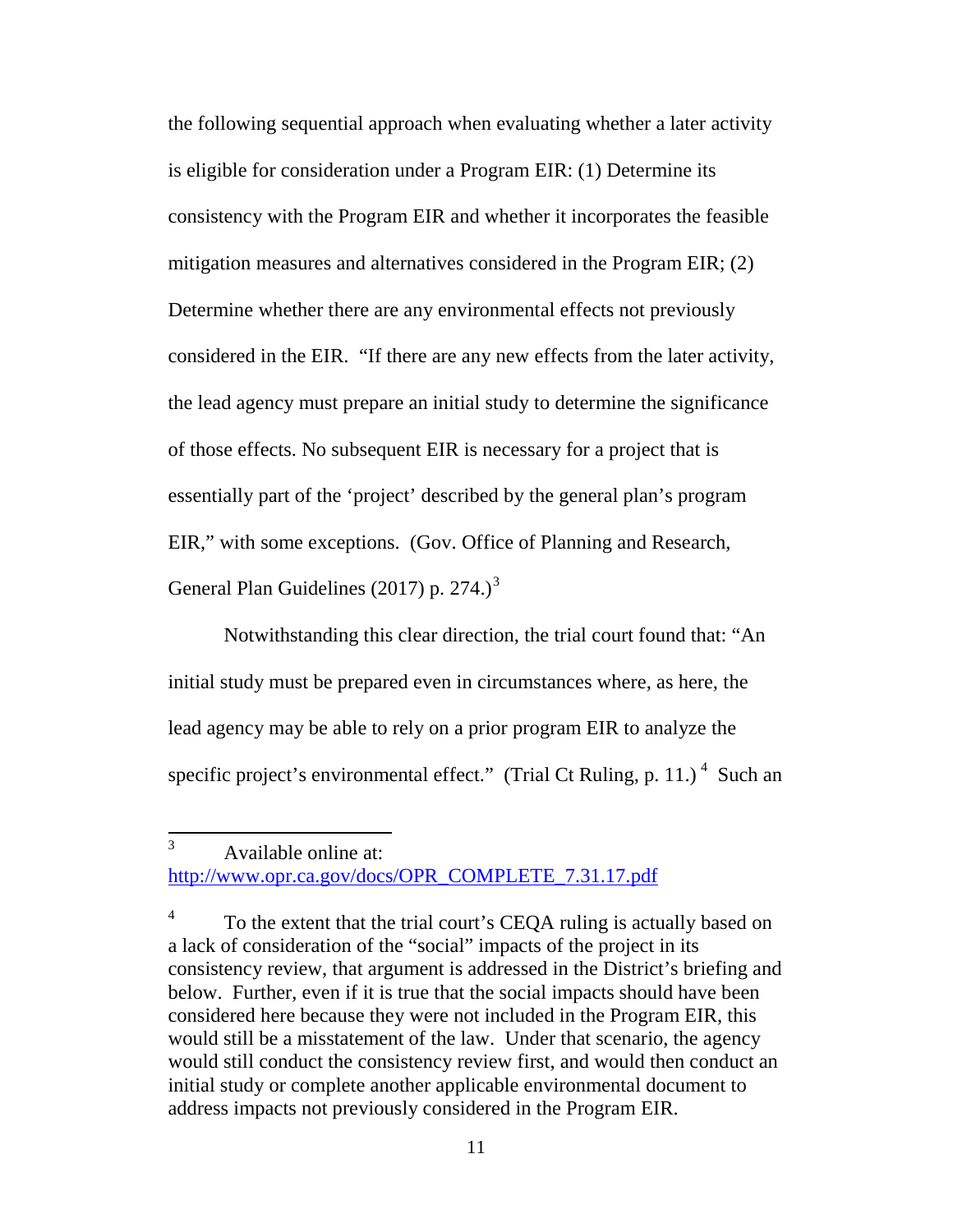interpretation of the law eviscerates the intended purpose of a Program EIR, which expressly allows for subsequent projects to proceed without further environmental review if the projects are consistent and raise no new environmental impacts that were not previously considered. The trial court's ruling must therefore be reversed.

### **2. The checklist process used by the District is precisely as intended by CEQA.**

Respondent argues that in failing to conduct an initial study and to proceed instead with a consistency review by completing a "checklist" that ensures the project falls within the Program EIR, the District acted without transparency or accountability. (Respondent Br., pp. 44-45.) To the contrary, however, the District proceeded in precisely the manner contemplated by CEQA and its implementing Guidelines. To the extent that process is not as transparent as Respondent would like, that is an issue for the Legislature to resolve, not the courts.

In determining whether a Program EIR can be used for a later activity, "a written checklist should be used to document the evaluation of any site specific operations." (Barclay, Curtin's California Land Use and Planning Law (2010) p. 163.) That this occurs at the staff level and without a formal CEQA public process is not a violation of law or a reason to find an agency's actions suspect. "In effect, after a sufficiently comprehensive and specific program EIR has been certified, CEQA allows much of the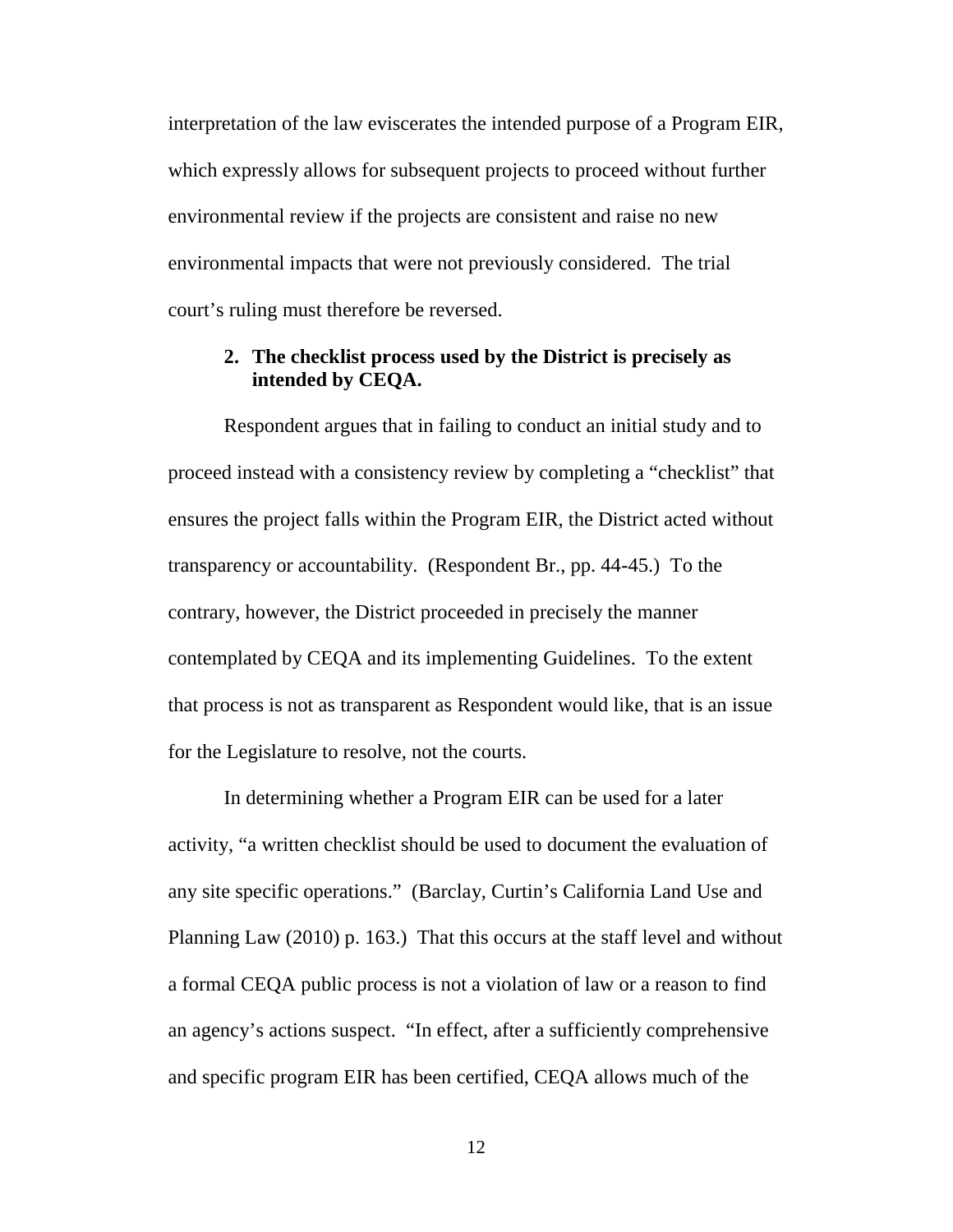initial site-specific review to occur outside a formal CEQA process and beyond public view." (*Center for Biological Diversity v. Dept. of Fish & Wildlife, supra,* 234 Cal.App.4th at p. 239.) CEQA does not require the agency to engage in a public process when it determines whether the impacts were addressed and adequately mitigated in the Program EIR. (*Ibid.*)

A consistency checklist process along the lines used by the District here has been approved by the court. In *North Coast Rivers Alliance,* the court reviewed an "evaluation protocol," which the court described as a "checklist to document site-specific impacts and determine whether they were sufficiently analyzed in the program EIR…." (*N. Coast Rivers Alliance, supra,* 243 Cal.App.4th at p. 681.) Quoting *Center for Biological Diversity*, the court upheld the consistency review checklist process: "This is exactly the type of process CEQA requires an agency to utilize outside of public review when it intends to approve a site-specific project that is part of a program previously reviewed in a program EIR." (*Ibid.*)

Thus, while a petitioner could challenge a consistency finding for lack of substantial evidence, an agency's use of a checklist process to review a project's consistency with a Program EIR is not subject to challenge. Rather, that process is precisely what is anticipated by CEQA and the Guidelines, and has been affirmed by the courts even though it does not include the same type of public review protocols required for other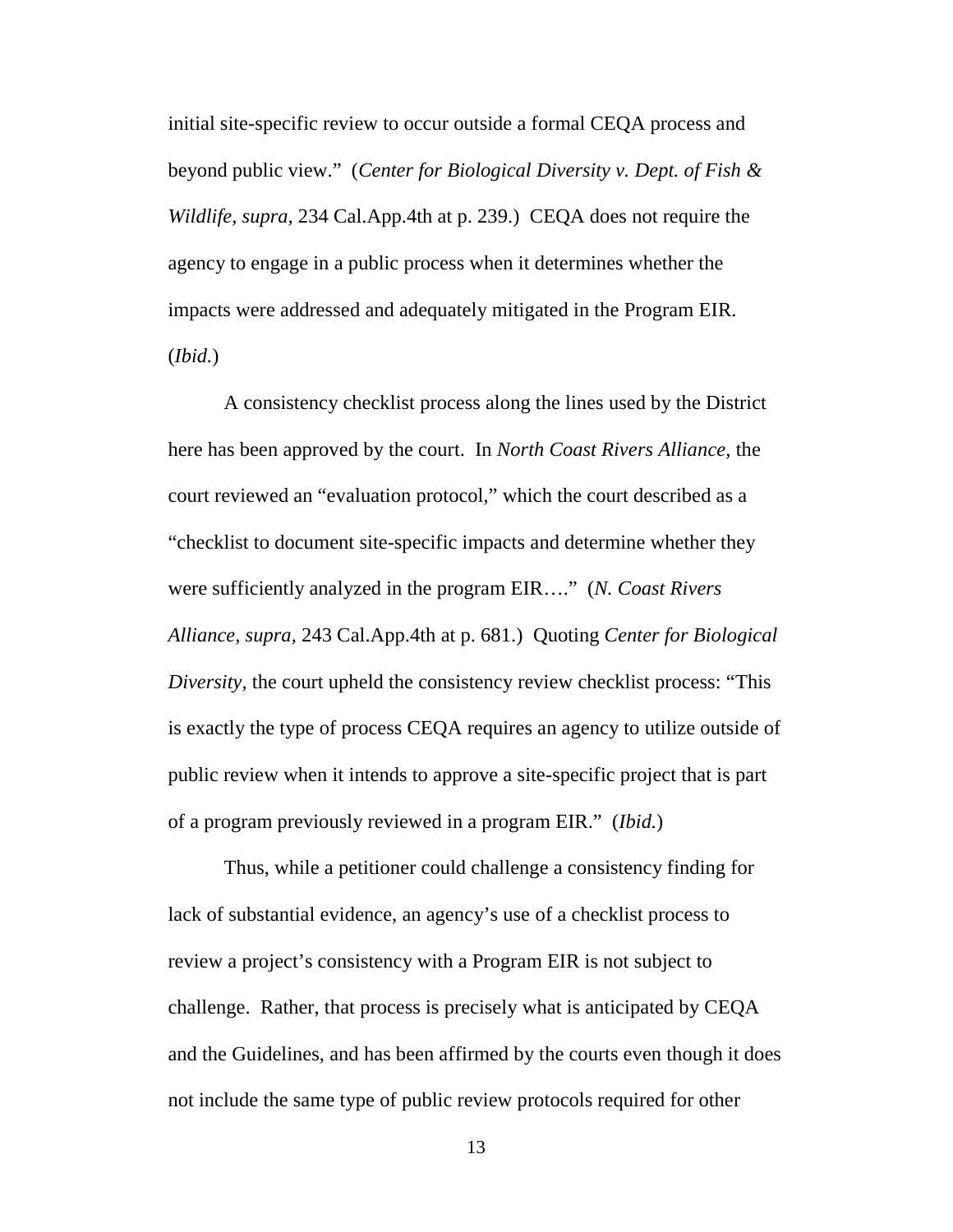types of environmental review. Since the Program EIR already addresses the project's impact, and itself was subject to a full public review process, CEQA's objective of informing the public of the potential environmental impacts has been fulfilled.

## **B. CEQA is not intended to address every project impact, and should not be used as a litigation tool to advance every policy issue.**

It is evident upon reading Respondent's briefing that the fundamental objection to the project is the potential for conflict between hikers and mountain bikers on the subject trail. The brief contains lengthy quotes about such disputes that have occurred in other locations, and then attempts to frame those disputes as subject to CEQA due to environmental impacts. The specific details on how the actual environmental impacts of the project are addressed are detailed in Appellant's brief, and will not be repeated here. From the statewide perspective of Amici CSAC and the League, however, it is critical to view CEQA as a valuable tool for evaluating and mitigating environmental harm, but not as a tool for addressing all manner of policy impacts. Though the concerns that Respondent raises are perfectly legitimate, not every concern must be analyzed through CEQA review.

Indeed, "CEQA is simply not the right tool to mitigate the health impacts of the environment on a project." (Gualco-Nelson, *Reversing Course in California: Moving CEQA Forward* (2017) 44 Ecology L.Q.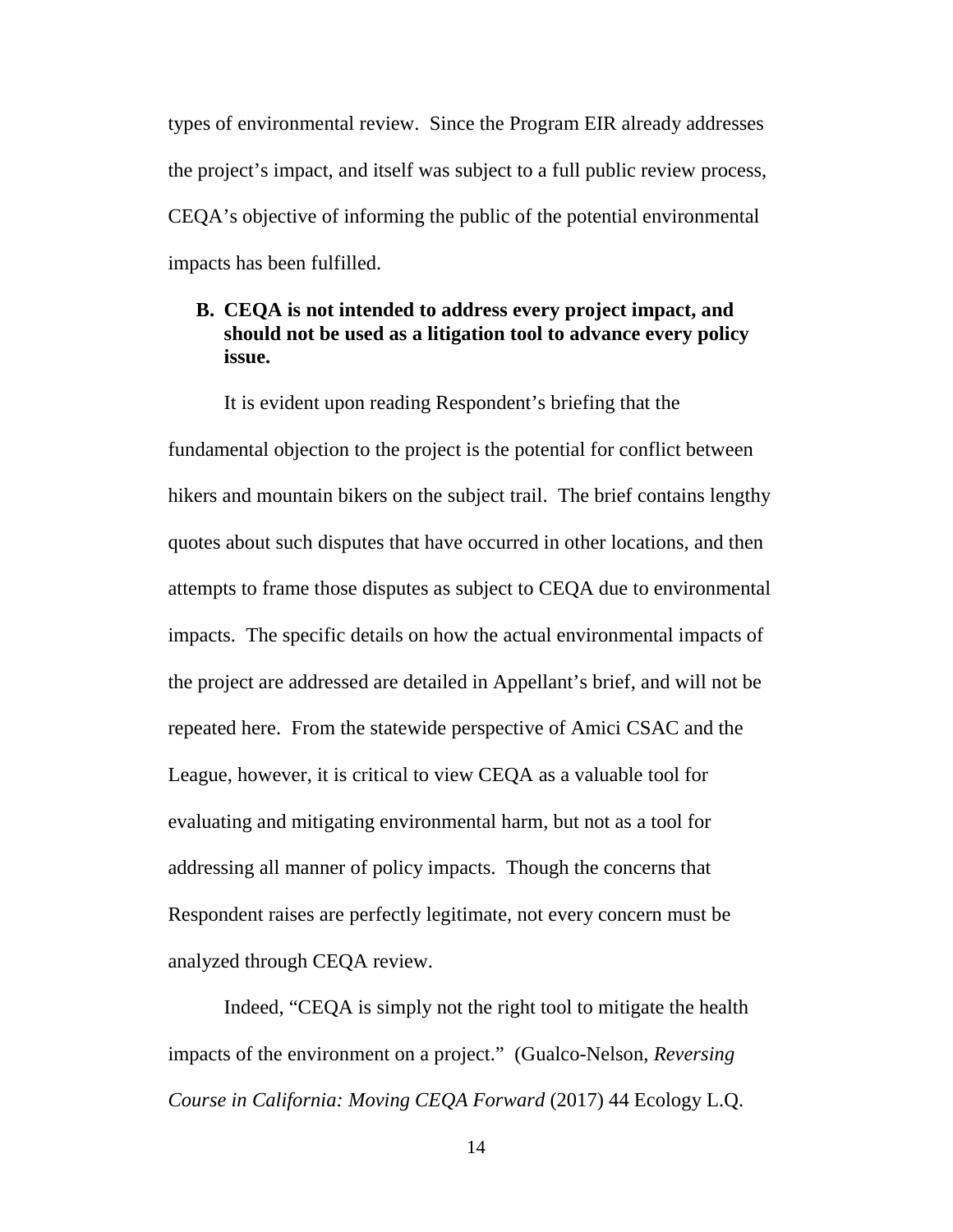155, 159.) CEQA is a particularly inept tool for addressing some types of human safety concerns because of its case-by-case approach to mitigation, which can result in uncertain and inconsistent safety protections. (*Ibid.*) Local agencies possess many other tools to address concerns like the ones raised by Respondent here, including police powers. (*Id.* at p. 172; *See Village of Belle Terre v. Boraas* (1974) 416 U.S. 1, 9 ["The police power is not confined to elimination of filth, stench and unhealthy places. It is ample to lay out zones where family values, youth values, and the blessings of quiet seclusion and clean air make the area a sanctuary for people."].)

Our courts have also recognized CEQA's limitations on addressing the impacts that projects have on the users, as opposed to on the environment. For example, in *Preserve Poway v. City of Poway* (2016) 245 Cal.App.4th 560, the Court of Appeal reversed a trial court judgment requiring an EIR for a rural subdivision based on the "psychological and social" impacts of a related horse boarding facility closure, concluding that such social, psychological and economic impacts are not cognizable under CEQA. The court had little trouble finding that the project may impact the residents negatively, but did not see how the project would negatively impact the environment. (*Id.* at p. 566.) The court concluded that the social and psychological concern raised by plaintiffs is a "political and policy decision entrusted" to the agency's elected officials, and not a basis for a CEQA claim. (*Ibid.*)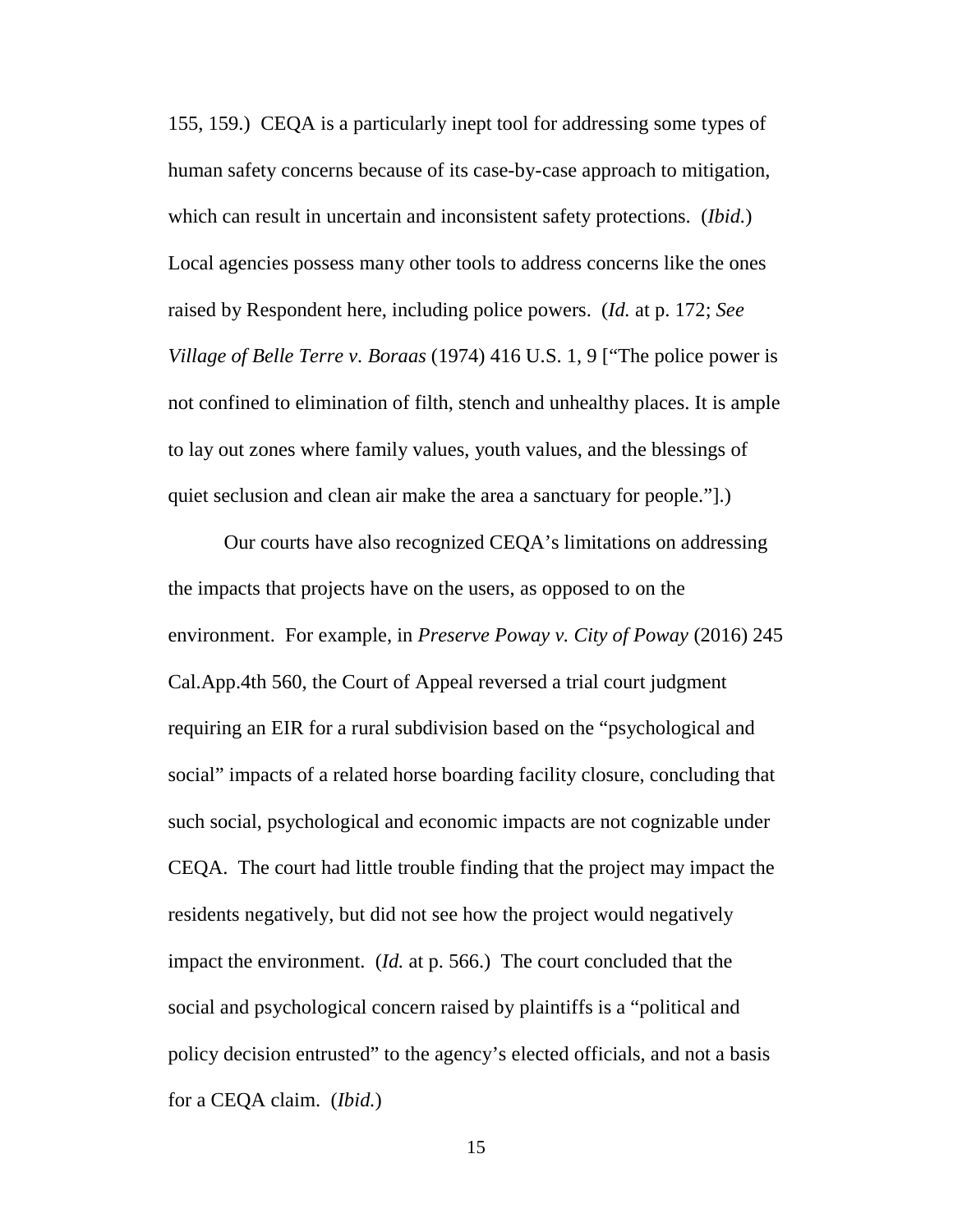The decision in *Preserve Poway* is, of course, guided by the Supreme Court's conclusion in *California Building Industry Association v. Bay Area Air Quality Management District* (2015) 62 Cal.4th 369, that CEQA does not require a review of how the environment would impact users, but rather only how the project would impact the environment. That opinion is premised on CEQA's basic logic, which requires analysis of a proposed project's potential impacts on the existing physical environment. (*Id.* at p. 388.) A proposed project's hypothetical or predicted users, by themselves, are not part of the existing physical environment as CEQA defines it. Therefore, CEQA does not require analysis of any potential impacts on hypothetical or predicated future users unless those impacts directly cause, or are caused by, physical environmental changes. And even then, such impacts may only be considered in evaluating whether the physical changes are significant. This logical syllogism flows directly and necessarily from CEQA's key statutory definitions and operative provisions, and is reinforced by numerous of its corollary rules, as well as by common sense. (See Pub. Resources Code, § 21060.5 [defining "environment"]; § 21065 [defining "project"]; § 21068 [defining "significant effect on the environment"]; and § 21083.1 [proscription against imposing substantive or procedural requirements not explicitly stated in the statute].)

The trial court ruling undermines these principles by turning what is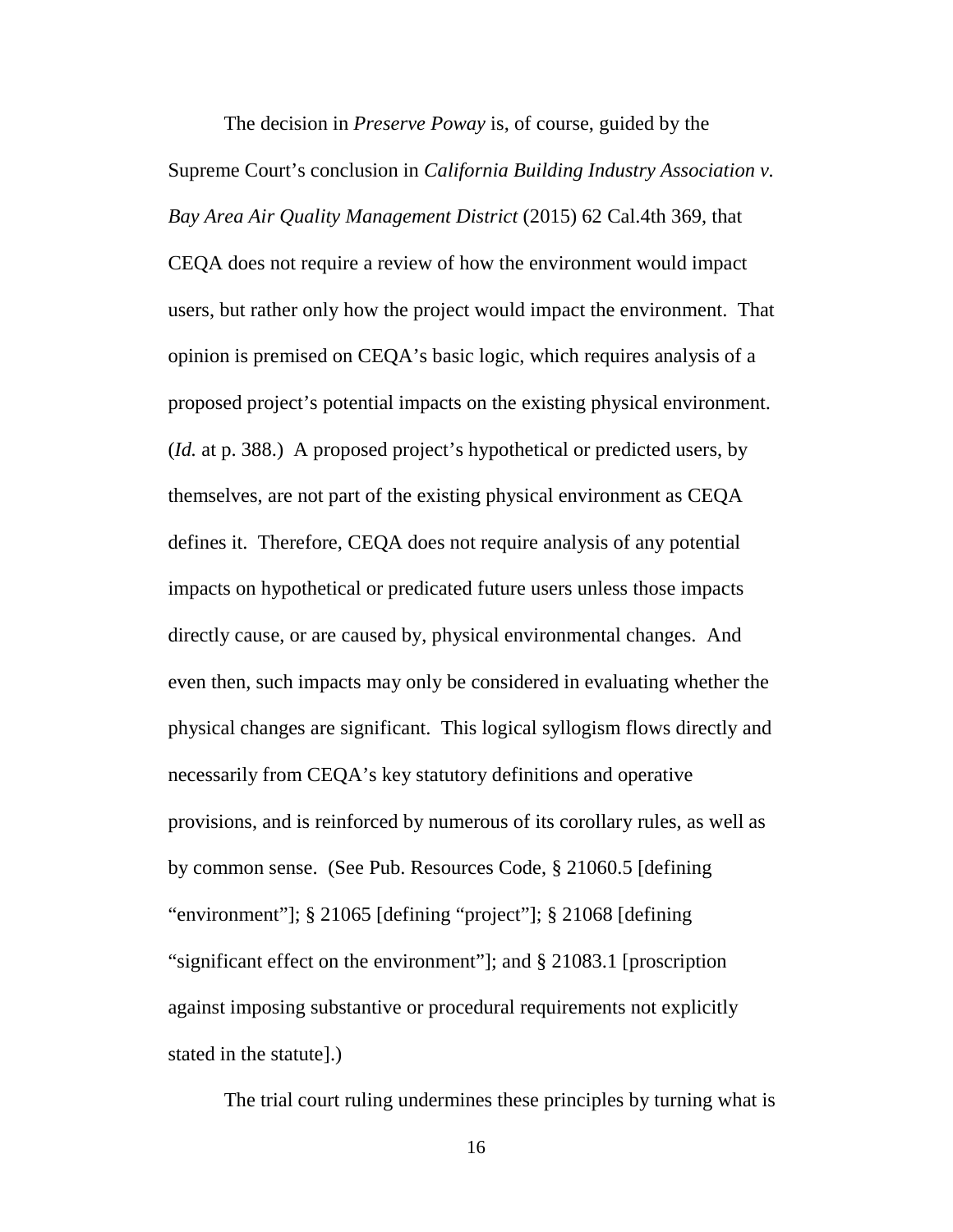essentially a policy dispute between recreational trail users into an environmental litigation matter, at substantial cost to the public and the limited resources of the court. Substantial evidence supports the District's conclusion that the environmental impact of human use of the trail as contemplated by the project has already been considered and mitigated in the Program EIR. The psychological or social impacts raised by Respondent stemming solely from the prospect of sharing the trail with other users are not environmental impacts, and therefore need not have been evaluated by the Program EIR and do not trigger a need for any further environmental review.

### **III. CONCLUSION**

CEQA is a powerful tool for informing decision makers and the public about environmental impacts of a project, and helping to avoid or mitigate such impacts. But it does not require repetitive environmental review, and it is not intended to serve as a mechanism for evaluating every potential policy impact of a project. Because the trial court's ruling errs on these points and is inconsistent with both the language and intent of the statute, Amici CSAC and the League join with the District in asking that this Court reverse and vacate the trial court ruling and enter judgment in favor of the District.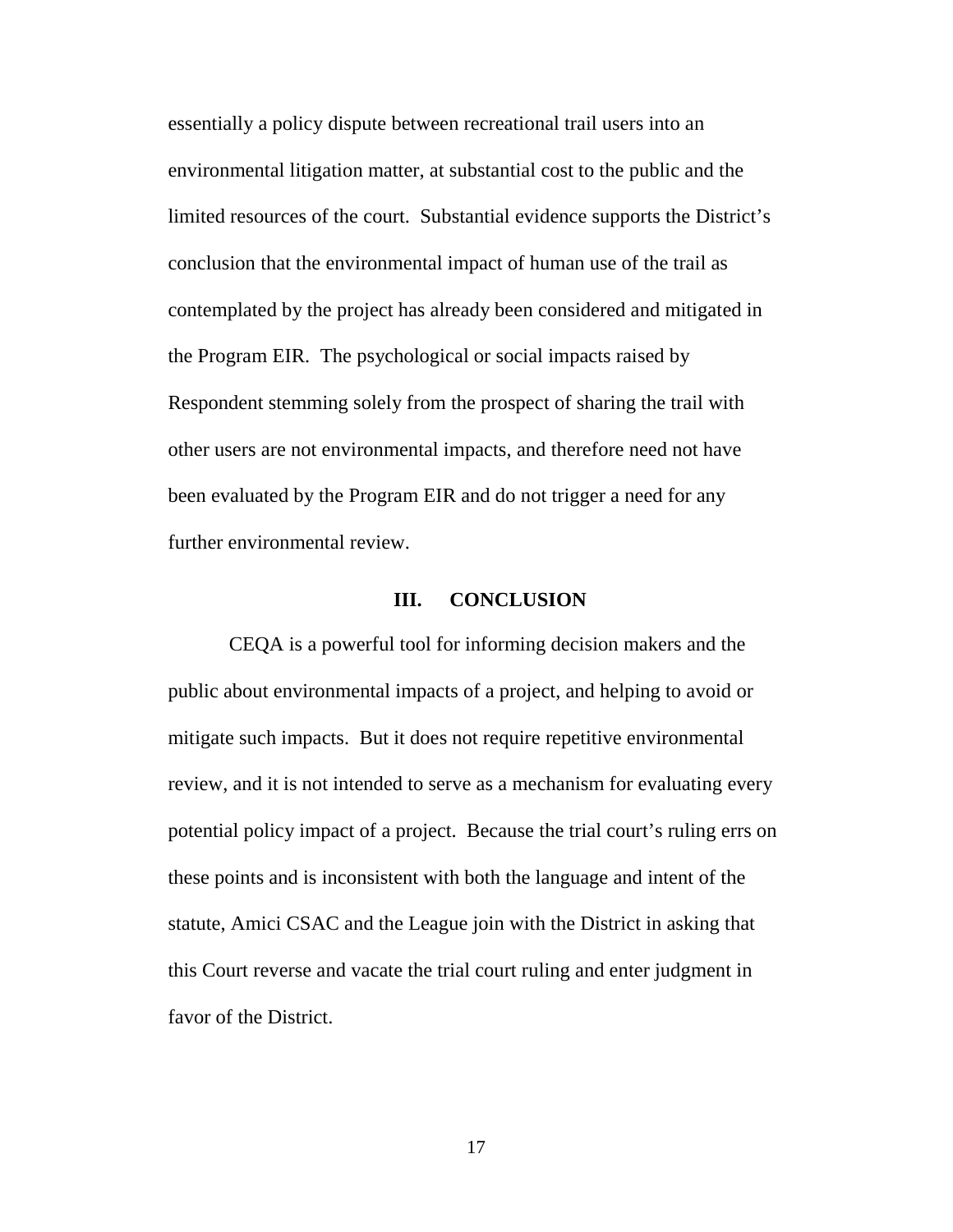Dated: March 27, 2019 Respectfully submitted,

/s/

By \_\_\_\_\_\_\_\_\_\_\_\_\_\_\_\_\_\_\_\_\_\_\_\_\_\_\_\_\_ Jennifer B. Henning, SBN 193915

Attorney for Amici Curiae California State Association of Counties and League of California Cities